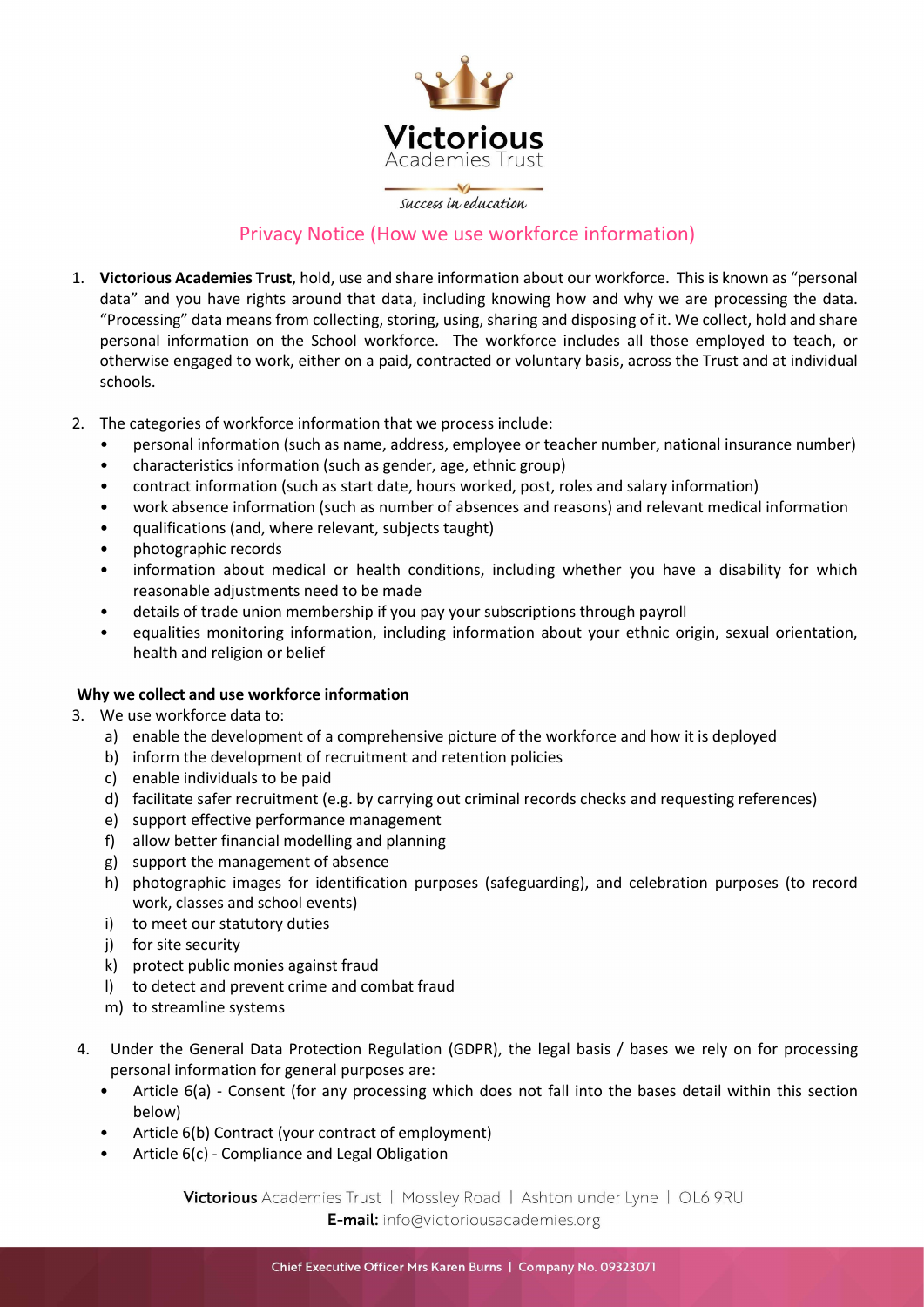

 In particular, but not exclusively, section 5 of the Education (Supply of Information about the School Workforce) (England) Regulations 2007 and amendments

- Article 6(e) Public Interest.
- Article 6(f) Legitimate Interest
- 5. In addition, we rely on GDPR Article 9 and the Data Protection Act 2018 Schedule 1 Part 1 and Part 2 concerning any special category data (personal data that needs more protection because it is sensitive). Please refer to our Special Category Data Policy document for full details of these lawful bases for processing this data.

## How we collect workforce information

- 6. We collect this information in a variety of ways. For example, data is collected through application forms, obtained from your passport or other identity documents such as your driving licence, from forms completed by you at the start of or during employment (such as pension benefit nomination forms), from correspondence with you, or through interviews, meetings or other assessments, self-certification forms (medical), Fit Notes, images provided by individuals or taken using school photographic equipment, local authorities, previous employers, NHS, the Police, the Disclosure and Barring Service and the Department for Education (DfE).
- 7. Workforce data is essential for the Trust / our School's / DfE / Local authority's operational use. Whilst the majority of personal information you provide to us is mandatory, some of it is requested on a voluntary basis. In order to comply with data protection legislation, we will inform you at the point of collection, whether you are required to provide certain information to us and your rights in relation to this

#### How and where we store workforce information

8. We securely store workforce information on the Trust and individual school's IT networks. Secure storage is provided for paper based records. We hold data securely for the set amount of time shown in our data retention schedule. For more information on our data retention schedule and how we keep your data safe, please see the Policy.

#### Who we share workforce information with

- 9. We routinely share this information with:
	- our Local Authorities (where appropriate)
	- our HR partners (particularly in relation functions related to HR, payroll and Criminal Records checks)
	- our Trustees
	- our local governing boards
	- the Department for Education (DfE)
	- HMRC
	- the Disclosure and Barring Service
	- Employers where references are requested
	- Police
	- External systems used by the Trust and individual schools to carry out day to day processes and requirements.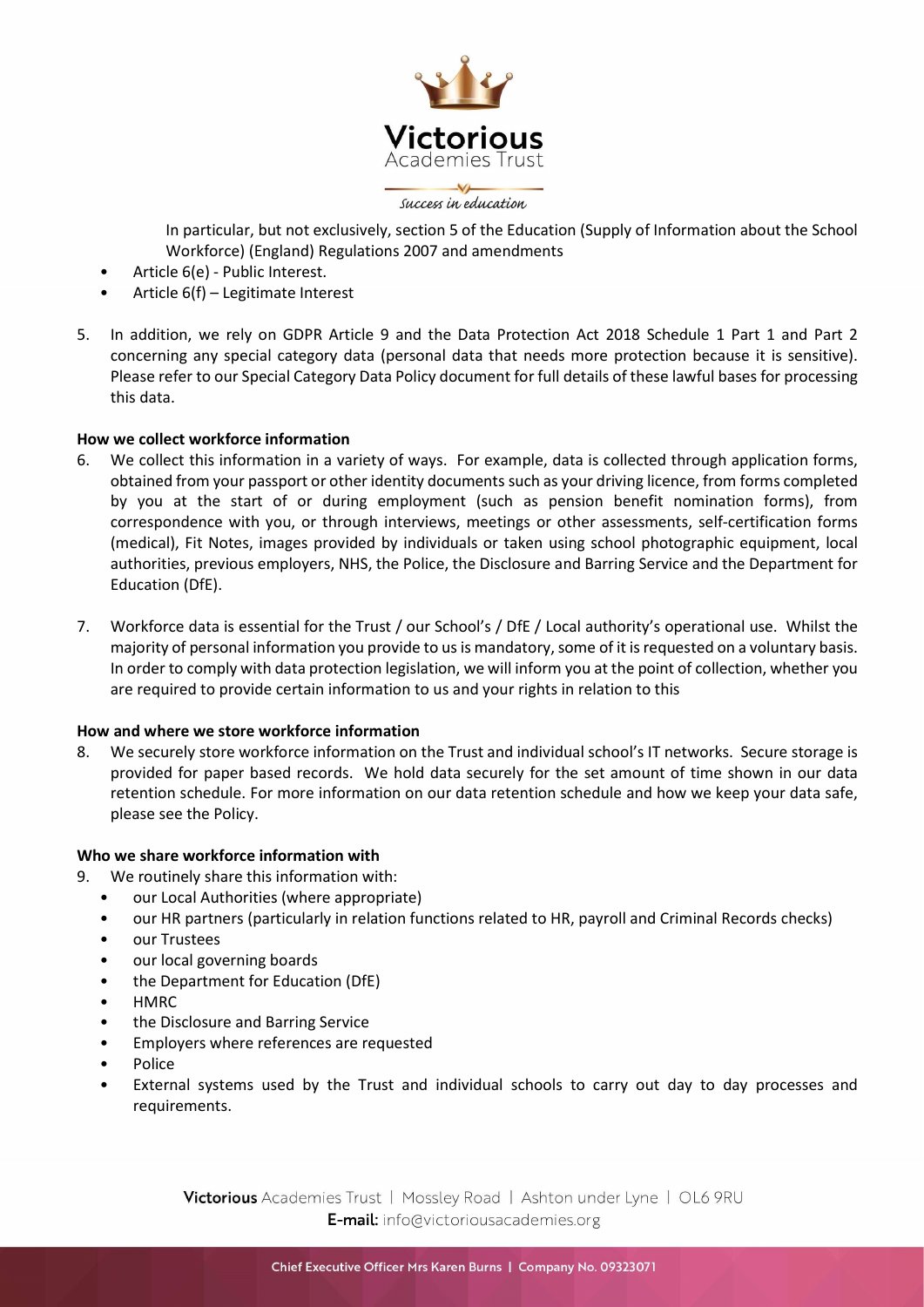

10. In connection with the purposes identified above, your personal information may be transferred outside the UK and the European Economic Area ('EEA'), including to the United States. Where information is transferred outside the UK or EEA that is not subject to an adequacy decision by the EU Commission, information is adequately protected by EU Commission approved standard contractual clauses or a vendor's Processor Binding Corporate Rules. For more information on the transfer mechanism used, please contact us at the details set out below.

# Why we share school workforce information

11. We do not share information about our workforce members with anyone without consent unless the law and our policies allow us to do so.

## Local authority

- 12. We are required to share information about our workforce members with our Local authority (LA) under section 5 of the Education (Supply of Information about the School Workforce) (England) Regulations 2007 and amendments.
- 13. This may include, inter alia matters relating to the following:
	- payroll,
	- contracts,
	- Occupational Health

# Department for Education

14. We share personal data with the Department for Education (DfE) on a statutory basis. We are required to share information about our employees with the Department for Education (DfE) under section 5 of the Education (Supply of Information about the School Workforce) (England) Regulations 2007 and amendments. All data is transferred securely and held by DfE under a combination of software and hardware controls which meet the current government security policy framework. For more information about the Department's data sharing process, please visit: https://www.gov.uk/data-protection-how-we-collect-and-share-research-data.

#### Requesting access to your personal data

- 15. Under data protection legislation, you have the right to request access to information about you that we hold. To make a request for your personal information, contact your school office, the Headteacher / Principal or the Trust Data Protection Officer.
- 16. You also have the right to:
	- be informed about the collection and use of your personal data.
	- rectification, ie to have inaccurate personal data rectified, or completed if it is incomplete.
	- erasure, often known as the 'right to be forgotten' (however this does not apply where, amongst other things, processing is necessary to comply with a legal obligation).
	- restrict processing, although, as above this is a limited right.
	- object; though other than for marketing purposes, this is also limited as above.
	- where we rely on your consent to process your data, you have the right to revoke that consent.
	- you also have rights in relation to automated decision making and profiling, though these are not currently relevant.
	- Finally, the right to seek redress, either through the ICO, or through the courts.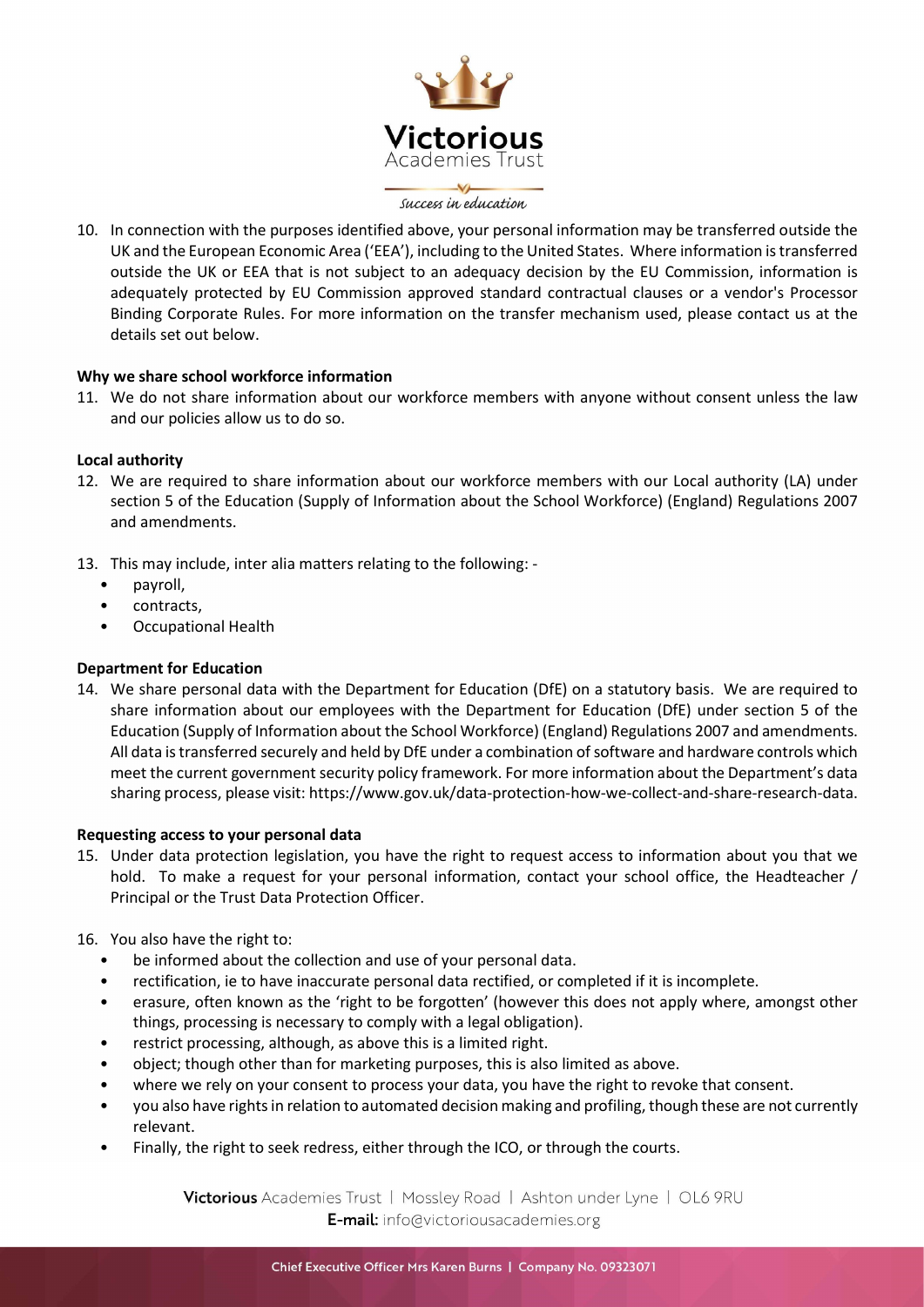

# How Government uses your data

17. The workforce data that we lawfully share with the DfE through data collections:

- informs departmental policy on pay and the monitoring of the effectiveness and diversity of the school workforce
- links to school funding and expenditure
- supports 'longer term' research and monitoring of educational policy.

# Data collection requirements

- 18. The DfE collects and processes personal data relating to those employed by schools (including Multi Academy Trusts) and local authorities that work in state funded schools (including all maintained schools, all academies and free schools and all special schools including Pupil Referral Units and Alternative Provision). All state funded schools are required to make a census submission because it is a statutory return under sections 113 and 114 of the Education Act 2005
- 19. To find out more about the data collection requirements placed on us by the Department for Education including the data that we share with them, go to https://www.gov.uk/education/data-collection-andcensuses-for-schools.

# Sharing by the Department

- 20. The Department may share information about school employees with third parties who promote the education or well-being of children or the effective deployment of school staff in England by:
	- conducting research or analysis
	- producing statistics
	- providing information, advice or guidance
- 21. The Department has robust processes in place to ensure that the confidentiality of personal data is maintained and there are stringent controls in place regarding access to it and its use. Decisions on whether DfE releases personal data to third parties are subject to a strict approval process and based on a detailed assessment of:
	- who is requesting the data
	- the purpose for which it is required
	- the level and sensitivity of data requested; and
	- the arrangements in place to securely store and handle the data
- 22. To be granted access to school workforce information, organisations must comply with its strict terms and conditions covering the confidentiality and handling of the data, security arrangements and retention and use of the data.
- 23. If you need more information about how our local authority and/or DfE collect and use your information, please visit:
	- your local authority website; or
	- the DfE website at https://www.gov.uk/data-protection-how-we-collect-and-share-research-data

# Last updated